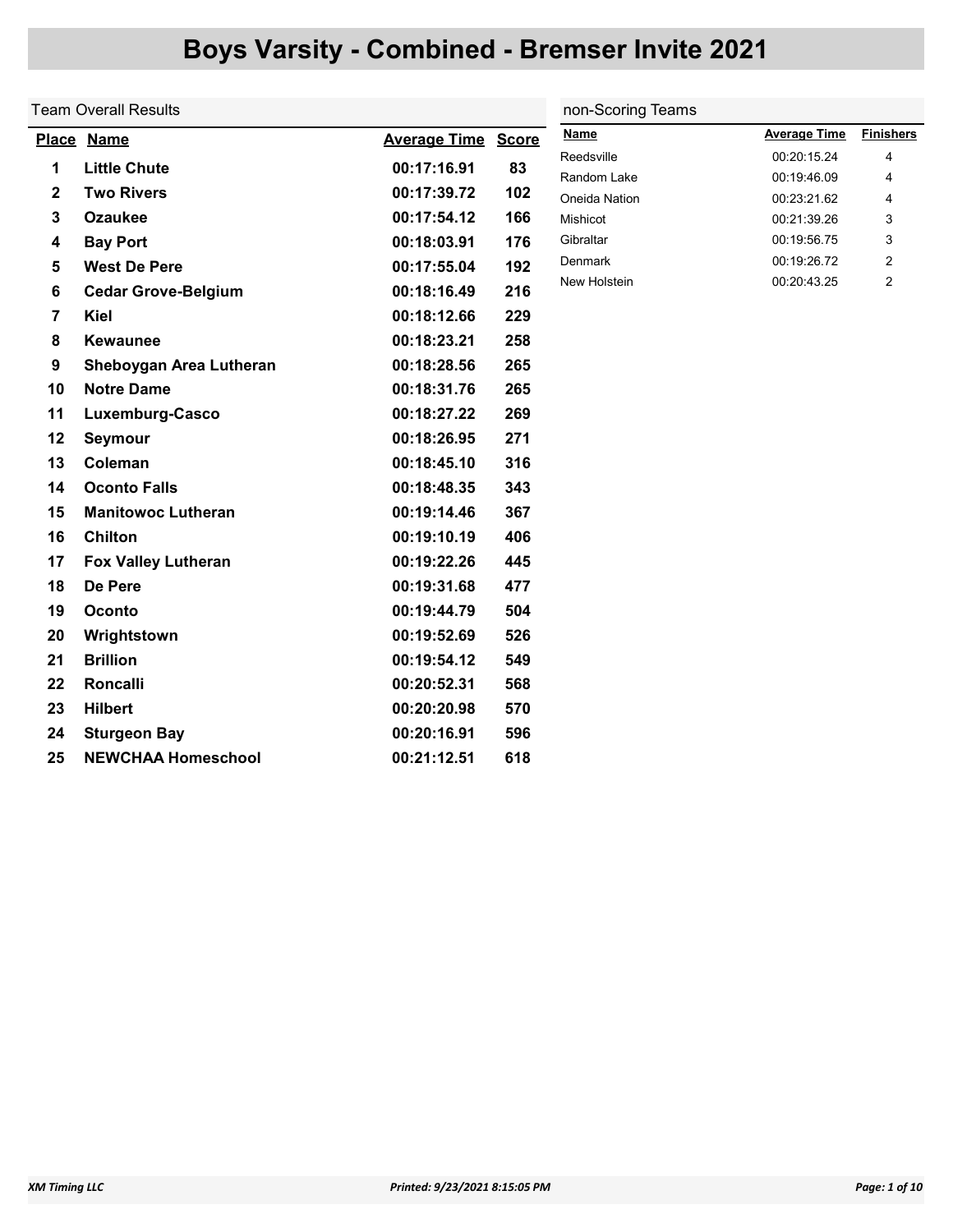Team Results

|                      | <b>Place Team Name</b>     |                         |      |                               | <b>Average Time</b> | # of Finishers Team Score |                |
|----------------------|----------------------------|-------------------------|------|-------------------------------|---------------------|---------------------------|----------------|
| 1                    | <b>Little Chute</b>        |                         |      |                               | 00:17:16.91         | 7                         | 83             |
|                      | <b>Team Position</b>       | <b>Overall Position</b> | Bib# | <b>Name</b>                   |                     | <b>Chip Time</b>          | <b>Score</b>   |
|                      | 1                          | $\mathbf 2$             | 512  | <b>Riley Huss</b>             |                     | 00:16:22.41               | $\mathbf{2}$   |
|                      | 2                          | 6                       | 513  | <b>Caleb Mostek</b>           |                     | 00:16:57.68               | 6              |
|                      | 3                          | 9                       | 511  | <b>Mason Genke</b>            |                     | 00:17:05.18               | 9              |
|                      | 4                          | 21                      | 509  | <b>Will Bakken</b>            |                     | 00:17:39.59               | 19             |
|                      | 5                          | 49                      | 514  | <b>Travis Reader</b>          |                     | 00:18:19.72               | 47             |
|                      | 6                          | 53                      | 510  | <b>Dominic Fletcher</b>       |                     | 00:18:26.32               | (51)           |
|                      | 7                          | 87                      | 515  | Trevor Wydeven                |                     | 00:19:12.99               | (84)           |
| $\mathbf{2}$         | <b>Two Rivers</b>          |                         |      |                               | 00:17:39.72         | 7                         | 102            |
|                      | <b>Team Position</b>       | <b>Overall Position</b> | Bib# | Name                          |                     | <b>Chip Time</b>          | <b>Score</b>   |
|                      | 1                          | 14                      | 1189 | Eli Gallagher                 |                     | 00:17:19.35               | 13             |
|                      | 2                          | 20                      | 1190 | <b>Carson Kadow</b>           |                     | 00:17:38.27               | 18             |
|                      | 3                          | 23                      | 1188 | <b>Zach Fries</b>             |                     | 00:17:41.15               | 21             |
|                      | 4                          | 24                      | 1192 | <b>Brice Radandt</b>          |                     | 00:17:42.19               | 22             |
|                      | 5                          | 30                      | 1191 | <b>Caleb Kurth</b>            |                     | 00:17:57.62               | 28             |
|                      | 6                          | 91                      | 1193 | <b>Bergen Schmid</b>          |                     | 00:19:20.84               | (87)           |
|                      | 7                          | 124                     | 1194 | Ekin Yang                     |                     | 00:19:56.05               | (116)          |
| 3                    | <b>Ozaukee</b>             |                         |      |                               | 00:17:54.12         | 7                         | 166            |
|                      | <b>Team Position</b>       | <b>Overall Position</b> | Bib# | <b>Name</b>                   |                     | <b>Chip Time</b>          | <b>Score</b>   |
|                      | 1                          | 7                       | 993  | <b>Owen Klaus</b>             |                     | 00:16:59.21               | $\overline{7}$ |
|                      | 2                          | 13                      | 994  | <b>Calvin McKee</b>           |                     | 00:17:16.05               | 12             |
|                      | 3                          | 22                      | 996  | <b>Aaron Nehls</b>            |                     | 00:17:39.91               | 20             |
|                      | 4                          | 37                      | 995  | <b>Tyler Mueller</b>          |                     | 00:18:10.15               | 35             |
|                      | 5                          | 98                      | 992  | <b>Riley Borchardt</b>        |                     | 00:19:25.29               | 92             |
|                      | 6                          | 121                     | 997  | <b>Brice Schueller</b>        |                     | 00:19:50.47               | (114)          |
|                      | $\overline{7}$             | 136                     | 998  | Otto Utecht                   |                     | 00:20:16.52               | (127)          |
| 4                    | <b>Bay Port</b>            |                         |      |                               | 00:18:03.91         | $\overline{7}$            | 176            |
|                      | <b>Team Position</b>       | <b>Overall Position</b> | Bib# | <b>Name</b>                   |                     | <b>Chip Time</b>          | <b>Score</b>   |
|                      | 1                          | 19                      | 105  | <b>Landen Heim</b>            |                     | 00:17:31.47               | 17             |
|                      | 2                          | 27                      | 110  | <b>Dylan Shulstad</b>         |                     | 00:17:50.86               | 25             |
|                      | 3                          | 31                      | 108  | <b>Grant Rocheleau</b>        |                     | 00:17:59.30               | 29             |
|                      | 4                          | 51                      | 106  | <b>Steven North</b>           |                     | 00:18:23.22               | 49             |
|                      | 5                          | 58                      | 107  | <b>Nicholas Pufall</b>        |                     | 00:18:34.71               | 56             |
|                      | 6                          | 86                      | 109  | Dax Ruplinger                 |                     | 00:19:12.71               | (83)           |
|                      | $\overline{7}$             | 107                     | 127  | <b>Zach Gonnering</b>         |                     | 00:19:35.57               | (100)          |
| 5                    | <b>West De Pere</b>        |                         |      |                               | 00:17:55.04         | 7                         | 192            |
|                      | <b>Team Position</b>       | <b>Overall Position</b> | Bib# | <b>Name</b>                   |                     | <b>Chip Time</b>          | <b>Score</b>   |
|                      | 1                          | 1                       | 1232 | <b>Noah Jahnke</b>            |                     | 00:16:09.86               | 1              |
|                      | 2                          | 25                      | 1236 | <b>Matthew Schmoll</b>        |                     | 00:17:43.79               | 23             |
|                      | 3                          | 45                      | 1237 | <b>Zach Suda</b>              |                     | 00:18:18.23               | 43             |
|                      | 4                          | 64                      | 1251 | <b>Vaughn Gerrits</b>         |                     | 00:18:39.04               | 61             |
|                      | 5                          | 67                      | 1233 | <b>Lucius Janquart</b>        |                     | 00:18:44.28               | 64             |
|                      | 6                          | 69                      | 1246 | Evan Bowe                     |                     | 00:18:47.14               | (66)           |
|                      | 7                          | 74                      | 1234 | <b>Alek Kralovec</b>          |                     | 00:18:50.78               | (71)           |
| 6                    | <b>Cedar Grove-Belgium</b> |                         |      |                               | 00:18:16.49         | 7                         | 216            |
|                      | <b>Team Position</b>       | <b>Overall Position</b> | Bib# | Name                          |                     | <b>Chip Time</b>          | <b>Score</b>   |
|                      | 1                          | 18                      | 192  | <b>Mason Hoopman</b>          |                     | 00:17:29.74               | 16             |
|                      | 2                          | 32                      | 196  | <b>Alex Nett</b>              |                     | 00:18:02.18               | 30             |
| <b>XM Timing LLC</b> |                            |                         |      | Printed: 9/23/2021 8:15:05 PM |                     |                           | Page: 2 of 10  |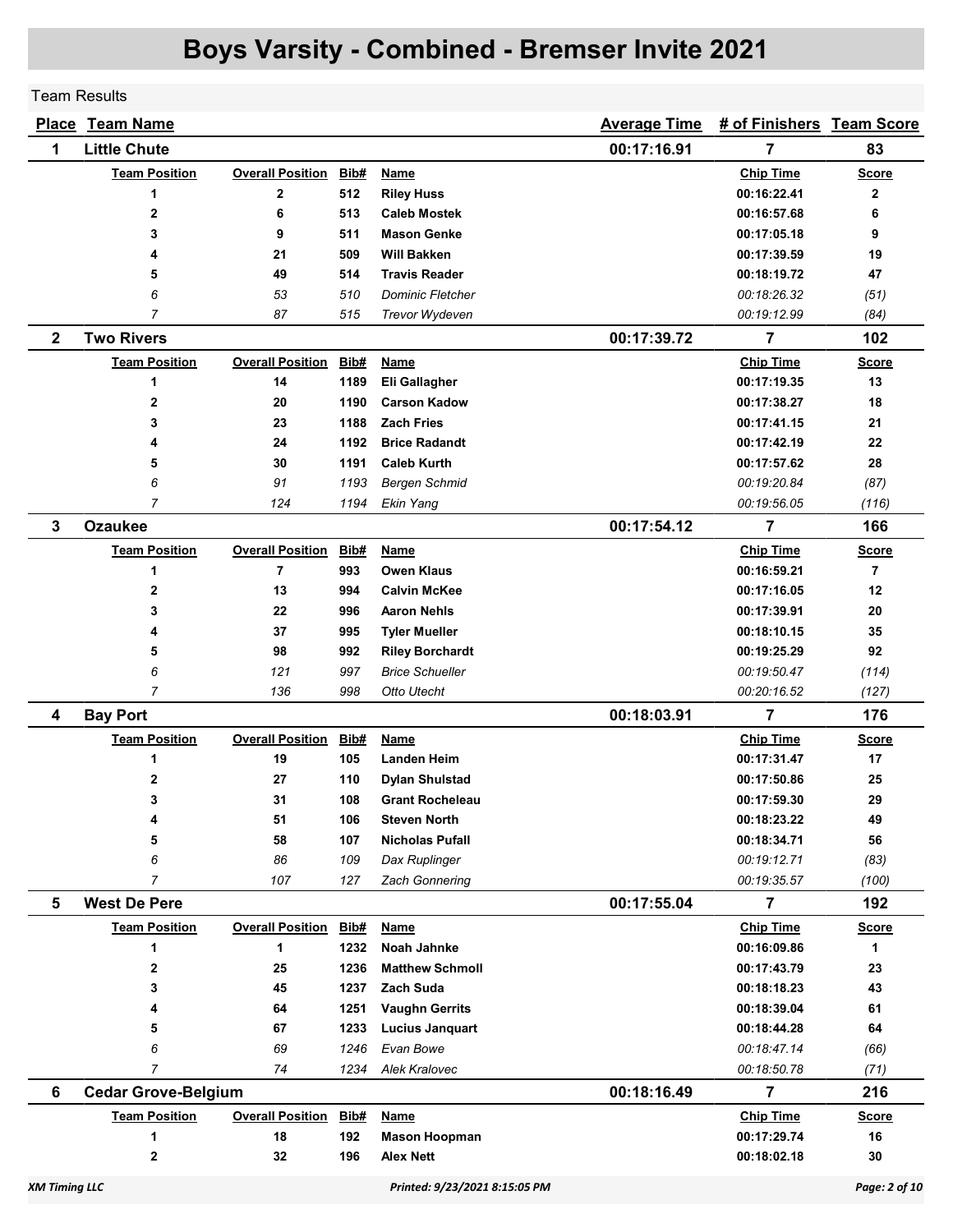| <b>Boys Varsity - Combined - Bremser Invite 2021</b>  |                           |                               |             |                                                  |             |                                 |                    |  |
|-------------------------------------------------------|---------------------------|-------------------------------|-------------|--------------------------------------------------|-------------|---------------------------------|--------------------|--|
|                                                       |                           |                               |             |                                                  |             |                                 |                    |  |
|                                                       | 3<br>4                    | 33<br>46                      | 193<br>195  | <b>Will Huenink</b><br><b>Michael Kuerschner</b> |             | 00:18:03.91<br>00:18:18.74      | 31<br>44           |  |
|                                                       | 5                         | 101                           | 190         | lan Andersen                                     |             | 00:19:27.89                     | 95                 |  |
|                                                       | 6                         | 104                           | 191         | Logan Depies                                     |             | 00:19:31.20                     | (98)               |  |
|                                                       | $\overline{7}$            | 131                           | 194         | Reid Ketterhagen                                 |             | 00:20:11.37                     | (123)              |  |
| $\overline{7}$                                        | Kiel                      |                               |             |                                                  | 00:18:12.66 | $\overline{7}$                  | 229                |  |
|                                                       | <b>Team Position</b>      | <b>Overall Position</b>       | Bib#        | Name                                             |             | <b>Chip Time</b>                | <b>Score</b>       |  |
|                                                       | 1                         | 8                             | 471         | <b>Pierce Arenz</b>                              |             | 00:17:02.09                     | 8                  |  |
|                                                       | $\overline{2}$            | 17                            | 477         | <b>Ethan Vander Meer</b>                         |             | 00:17:29.35                     | 15                 |  |
|                                                       | 3                         | 56                            | 474         | Owen Korb                                        |             | 00:18:30.25                     | 54                 |  |
|                                                       | 4                         | 65                            | 473         | <b>Alex Karls</b>                                |             | 00:18:39.18                     | 62                 |  |
|                                                       | 5                         | 94                            | 475         | Luke Milski                                      |             | 00:19:22.42                     | 90                 |  |
|                                                       | 6                         | 130                           | 472         | <b>Hayden Cafferty</b>                           |             | 00:20:09.94                     | (122)              |  |
|                                                       | 7                         | 134                           | 476         | Kaden Reiss                                      |             | 00:20:15.55                     | (126)              |  |
| 8                                                     | <b>Kewaunee</b>           |                               |             |                                                  | 00:18:23.21 | $\overline{7}$                  | 258                |  |
|                                                       | <b>Team Position</b>      | <b>Overall Position</b>       | Bib#        | <b>Name</b>                                      |             | <b>Chip Time</b>                | <u>Score</u>       |  |
|                                                       | 1                         | 3                             | 452         | <b>Cameron Cullen</b>                            |             | 00:16:51.96                     | 3                  |  |
|                                                       | 2                         | 38                            | 453         | <b>Christopher Cullen</b>                        |             | 00:18:11.32                     | 36                 |  |
|                                                       | 3                         | 57                            | 451         | Jordan Brann                                     |             | 00:18:34.16                     | 55                 |  |
|                                                       | 4                         | 60                            | 457         | <b>Jacob Schleis</b>                             |             | 00:18:35.60                     | 58                 |  |
|                                                       | 5                         | 113                           | 454         | James Joski                                      |             | 00:19:43.02                     | 106                |  |
|                                                       | 6                         | 119                           | 455         | Jordan Lamack                                    |             | 00:19:49.20                     | (112)              |  |
|                                                       | $\overline{7}$            | 149                           | 456         | Cole Pawlitsky                                   |             | 00:20:47.60                     | (137)              |  |
| 9                                                     | Sheboygan Area Lutheran   |                               |             |                                                  | 00:18:28.56 | 7                               | 265                |  |
|                                                       | <b>Team Position</b>      | <b>Overall Position</b>       | Bib#        | <b>Name</b>                                      |             | <b>Chip Time</b>                | <u>Score</u>       |  |
|                                                       | 1                         | 26                            | 1134        | <b>Zach Glewen</b>                               |             | 00:17:50.46                     | 24                 |  |
|                                                       | 2                         | 50                            | 1135        | <b>Logan Grasse</b>                              |             | 00:18:22.40                     | 48                 |  |
|                                                       | 3                         | 55                            | 1138        | <b>David Vanic</b>                               |             | 00:18:28.36                     | 53                 |  |
|                                                       | 4                         | 68                            | 1136        | <b>Grant Portenier</b>                           |             | 00:18:46.43                     | 65                 |  |
|                                                       | 5                         | 78                            | 1139        | <b>Drew Vaszily</b>                              |             | 00:18:55.16                     | 75                 |  |
|                                                       | 6                         | 85                            | 1140        | Logan Zak                                        |             | 00:19:12.24                     | (82)               |  |
|                                                       | 7                         | 152                           | 1160        | Johnny Wallner                                   |             | 00:20:52.87                     | (140)              |  |
| 10                                                    | <b>Notre Dame</b>         |                               |             |                                                  | 00:18:31.76 | $\overline{7}$                  | 265                |  |
|                                                       | <b>Team Position</b>      | <b>Overall Position</b>       | Bib#        | <b>Name</b>                                      |             | <b>Chip Time</b>                | <b>Score</b>       |  |
|                                                       | 1                         | 36                            | 828         | <b>Lachlan Chambers</b>                          |             | 00:18:08.65                     | 34                 |  |
|                                                       | 2                         | 40                            | 829         | <b>Ethan Crane</b>                               |             | 00:18:13.50                     | 38                 |  |
|                                                       | 3                         | 47                            | 831         | <b>Jack Frelich</b>                              |             | 00:18:19.22                     | 45                 |  |
|                                                       | 4                         | 62                            | 833         | <b>Owen Prosser</b>                              |             | 00:18:36.08                     | 60                 |  |
|                                                       | 5                         | 92                            | 834         | <b>Simon Wied</b><br>Evan Ertman                 |             | 00:19:21.35                     | 88                 |  |
|                                                       | 6<br>$\overline{7}$       | 122<br>125                    | 830<br>832  | <b>Tyler Neveau</b>                              |             | 00:19:52.97<br>00:19:57.87      | (115)<br>(117)     |  |
| 11                                                    | Luxemburg-Casco           |                               |             |                                                  | 00:18:27.22 | 7                               | 269                |  |
|                                                       |                           |                               |             |                                                  |             |                                 |                    |  |
|                                                       | <b>Team Position</b><br>1 | <b>Overall Position</b><br>16 | Bib#<br>559 | Name<br><b>Gabe Havel</b>                        |             | <b>Chip Time</b><br>00:17:22.01 | <b>Score</b><br>14 |  |
|                                                       | 2                         | 52                            | 561         | <b>Hudson Thiry</b>                              |             | 00:18:23.29                     | 50                 |  |
|                                                       | 3                         | 54                            | 557         | <b>Lance Cherovsky</b>                           |             | 00:18:28.24                     | 52                 |  |
|                                                       | 4                         | 61                            | 560         | <b>Michael Otradovec</b>                         |             | 00:18:35.65                     | 59                 |  |
|                                                       | 5                         | 100                           | 563         | <b>Weiss Waege</b>                               |             | 00:19:26.93                     | 94                 |  |
|                                                       | 6                         | 114                           | 583         | Eric Van Ess                                     |             | 00:19:43.34                     | (107)              |  |
|                                                       | $\overline{7}$            | 117                           | 574         | Reagan Doell                                     |             | 00:19:47.51                     | (110)              |  |
| 12                                                    | <b>Seymour</b>            |                               |             |                                                  | 00:18:26.95 | 6                               | 271                |  |
|                                                       | <b>Team Position</b>      | <b>Overall Position Bib#</b>  |             | Name                                             |             | <b>Chip Time</b>                | <b>Score</b>       |  |
| <b>XM Timing LLC</b><br>Printed: 9/23/2021 8:15:05 PM |                           |                               |             |                                                  |             |                                 | Page: 3 of 10      |  |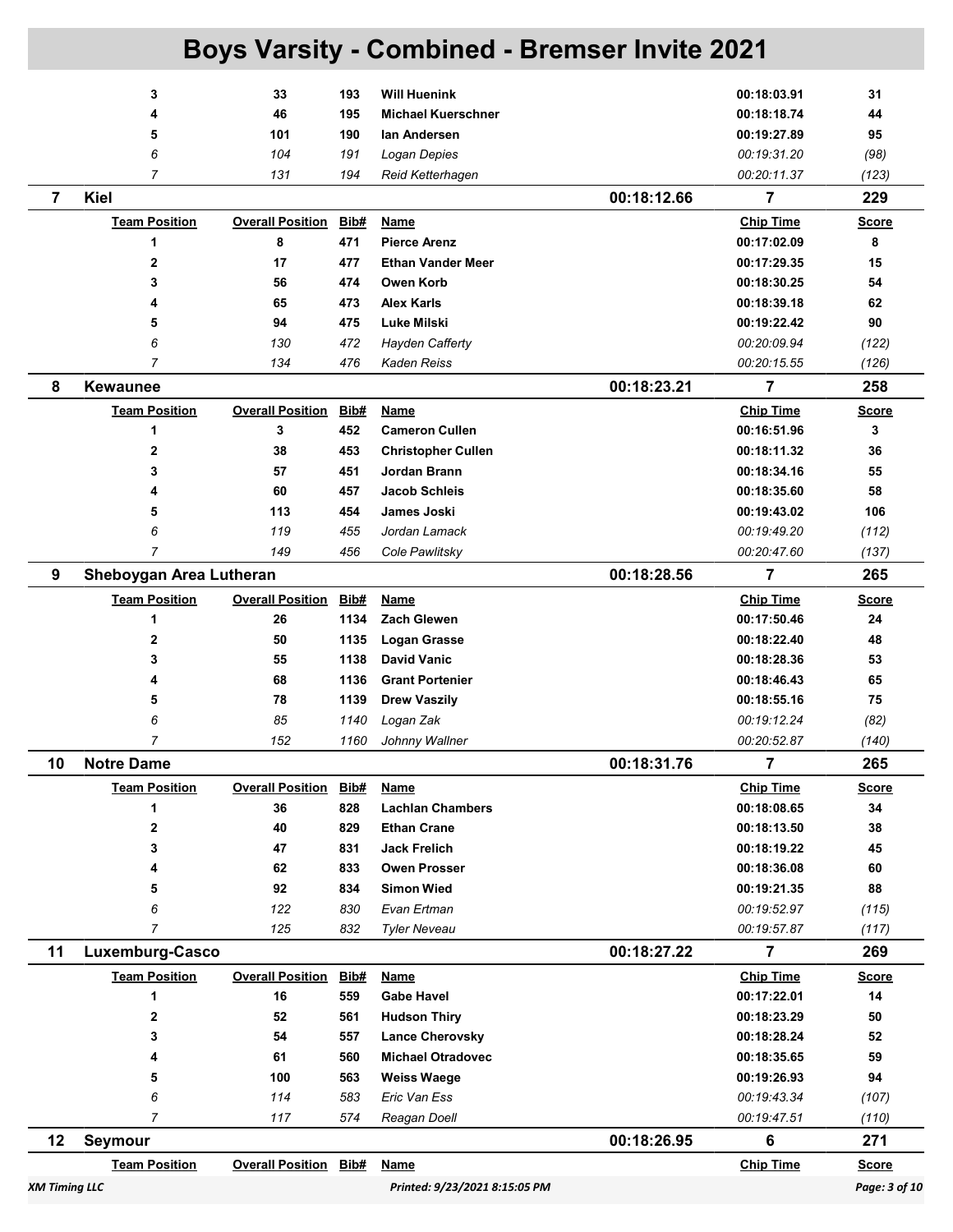|    |                                                                        |                         |            | <b>Boys Varsity - Combined - Bremser Invite 2021</b> |             |                            |              |
|----|------------------------------------------------------------------------|-------------------------|------------|------------------------------------------------------|-------------|----------------------------|--------------|
|    | 1                                                                      | 10                      | 1117       | <b>Jason Skinkis</b>                                 |             | 00:17:05.51                | 10           |
|    | 2                                                                      | 42                      | 1118       | <b>Gunar Weyer</b>                                   |             | 00:18:14.77                | 40           |
|    | 3                                                                      | 66                      | 1114       | <b>Reid Clement</b>                                  |             | 00:18:41.19                | 63           |
|    | 4                                                                      | 76                      | 1119       | Jacob Woldt                                          |             | 00:18:54.25                | 73           |
|    | 5                                                                      | 89                      | 1116       | <b>Taren Schadrie</b>                                |             | 00:19:19.05                | 85           |
|    | 6                                                                      | 120                     | 1115       | <b>Conner Patz</b>                                   |             | 00:19:49.74                | (113)        |
| 13 | Coleman                                                                |                         |            |                                                      | 00:18:45.10 | $\overline{7}$             | 316          |
|    | <b>Team Position</b>                                                   | <b>Overall Position</b> | Bib#       | <b>Name</b>                                          |             | <b>Chip Time</b>           | <u>Score</u> |
|    | 1                                                                      | 29                      | 267        | <b>Karson Casper</b>                                 |             | 00:17:55.60                | 27           |
|    | 2                                                                      | 41                      | 271        | <b>Alex Rennie</b>                                   |             | 00:18:13.83                | 39           |
|    | 3                                                                      | 77                      | 270        | John Nowak                                           |             | 00:18:54.56                | 74           |
|    | 4                                                                      | 82                      | 269        | <b>Isaiah Nowak</b>                                  |             | 00:19:10.36                | 79           |
|    | 5                                                                      | 103                     | 272        | <b>Tyler Rennie</b>                                  |             | 00:19:31.18                | 97           |
|    | 6                                                                      | 139                     | 266        | Pete Bruette                                         |             | 00:20:31.44                | (129)        |
|    | $\overline{7}$                                                         | 177                     | 280        | <b>Conner Markiewicz</b>                             |             | 00:22:52.35                | (158)        |
| 14 | <b>Oconto Falls</b>                                                    |                         |            |                                                      | 00:18:48.35 | 5                          | 343          |
|    | <b>Team Position</b>                                                   | <b>Overall Position</b> | Bib#       | <u>Name</u>                                          |             | <b>Chip Time</b>           | <b>Score</b> |
|    | 1                                                                      | 12                      | 957        | <b>Joe Adams</b>                                     |             | 00:17:09.16                | 11           |
|    | 2                                                                      | 34                      | 956        | <b>Ben Adams</b>                                     |             | 00:18:05.82                | 32           |
|    | 3                                                                      | 93                      | 961        | <b>Grant Yuma</b>                                    |             | 00:19:22.40                | 89           |
|    | 4                                                                      | 109                     | 959        | <b>Brant Laluzerne</b>                               |             | 00:19:37.51                | 102          |
|    | 5                                                                      | 116                     | 960        | <b>Emerson Rice</b>                                  |             | 00:19:46.87                | 109          |
| 15 | <b>Manitowoc Lutheran</b>                                              |                         |            |                                                      | 00:19:14.46 | 6                          | 367          |
|    | <b>Team Position</b>                                                   | <b>Overall Position</b> | Bib#       | <b>Name</b>                                          |             | <b>Chip Time</b>           | <b>Score</b> |
|    | 1                                                                      | 35                      | 703        | Jacob Kanzenbach                                     |             | 00:18:08.31                | 33           |
|    | 2                                                                      | 44                      | 702        | <b>Shawn Egerer</b>                                  |             | 00:18:16.67                | 42           |
|    | 3                                                                      | 71                      | 701        | <b>Seth Ciha</b>                                     |             | 00:18:49.25                | 68           |
|    | 4                                                                      | 75                      | 705        | Jonah Melso                                          |             | 00:18:52.45                | 72           |
|    | 5                                                                      | 169                     | 704        | <b>Noah Lukasek</b>                                  |             | 00:22:05.61                | 152          |
|    | 6                                                                      | 178                     | 706        | <b>Braden Revak</b>                                  |             | 00:22:53.15                | (159)        |
| 16 | <b>Chilton</b>                                                         |                         |            |                                                      | 00:19:10.19 | 7                          | 406          |
|    | <b>Team Position</b>                                                   | <b>Overall Position</b> | Bib#       | <b>Name</b>                                          |             | <b>Chip Time</b>           | <b>Score</b> |
|    | 1                                                                      | 59                      | 219        | <b>Brady Woelfel</b>                                 |             | 00:18:34.83                | 57           |
|    | 2                                                                      | 79                      | 214        | <b>Robert Kapral</b>                                 |             | 00:19:05.23                | 76           |
|    | 3<br>4                                                                 | 81<br>102               | 215<br>213 | <b>Lincoln Kuehn</b>                                 |             | 00:19:09.60<br>00:19:29.62 | 78<br>96     |
|    | 5                                                                      | 105                     | 217        | <b>Will Fuerbringer</b><br><b>Logan Platner</b>      |             | 00:19:31.65                | 99           |
|    | 6                                                                      | 111                     | 216        | <b>Kaleb Plate</b>                                   |             | 00:19:39.74                | (104)        |
|    | 7                                                                      | 159                     | 218        | Kile Sullivan                                        |             | 00:21:11.58                | (145)        |
| 17 | <b>Fox Valley Lutheran</b>                                             |                         |            |                                                      | 00:19:22.26 | 5                          | 445          |
|    | <b>Team Position</b>                                                   | <b>Overall Position</b> | Bib#       | <b>Name</b>                                          |             | <b>Chip Time</b>           | <b>Score</b> |
|    | 1                                                                      | 5                       | 379        | Drew Homan                                           |             | 00:16:55.90                | 5            |
|    | 2                                                                      | 70                      | 378        | Lincoln Boehm                                        |             | 00:18:47.43                | 67           |
|    | 3                                                                      | 115                     | 380        | <b>Gabe Kramer</b>                                   |             | 00:19:45.51                | 108          |
|    | 4                                                                      | 127                     | 377        | Jacob Bickel                                         |             | 00:20:02.92                | 119          |
|    | 5                                                                      | 160                     | 381        | <b>Bryce Poppy</b>                                   |             | 00:21:19.52                | 146          |
| 18 | De Pere                                                                |                         |            |                                                      | 00:19:31.68 | 6                          | 477          |
|    | <b>Team Position</b>                                                   | <b>Overall Position</b> | Bib#       | <b>Name</b>                                          |             | <b>Chip Time</b>           | <b>Score</b> |
|    | 1                                                                      | 72                      | 283        | <b>Garrett Foth</b>                                  |             | 00:18:49.28                | 69           |
|    | 2                                                                      | 83                      | 282        | <b>Bryce Bougie</b>                                  |             | 00:19:11.35                | 80           |
|    | 3                                                                      | 99                      | 287        | <b>Lincoln Pahl</b>                                  |             | 00:19:25.74                | 93           |
|    | 4                                                                      | 112                     | 284        | lan Foss                                             |             | 00:19:40.34                | 105          |
|    | Page: 4 of 10<br><b>XM Timing LLC</b><br>Printed: 9/23/2021 8:15:05 PM |                         |            |                                                      |             |                            |              |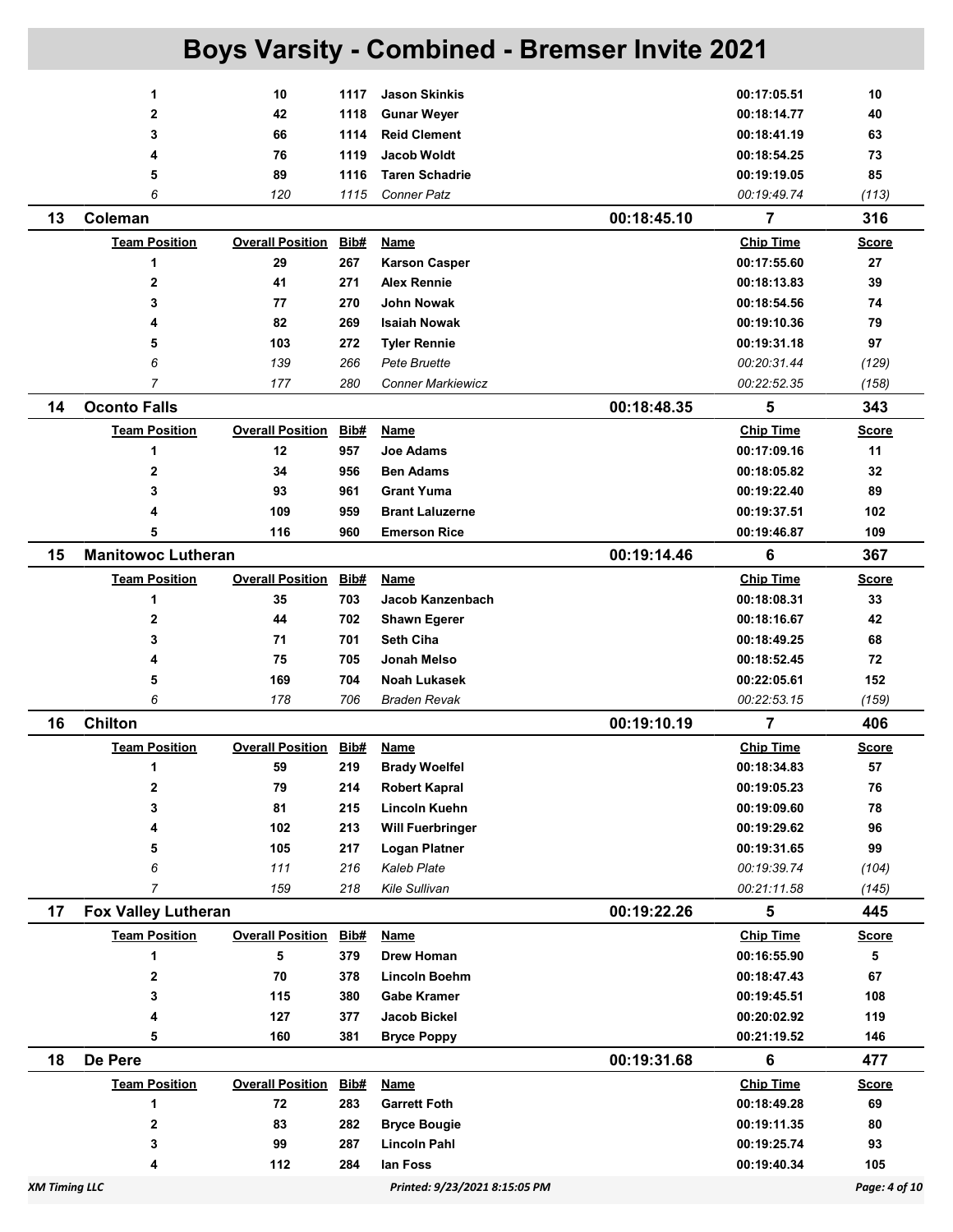|                      | 5                    | 140                     | 281  | <b>Vladimir Boettcher</b>     |             | 00:20:31.69      | 130           |
|----------------------|----------------------|-------------------------|------|-------------------------------|-------------|------------------|---------------|
|                      | 6                    | 141                     | 286  | Ethan Mathies                 |             | 00:20:33.12      | (131)         |
| 19                   | <b>Oconto</b>        |                         |      |                               | 00:19:44.79 | $\overline{7}$   | 504           |
|                      | <b>Team Position</b> | <b>Overall Position</b> | Bib# | Name                          |             | <b>Chip Time</b> | <b>Score</b>  |
|                      | 1                    | 43                      | 930  | <b>Kadin Baxter</b>           |             | 00:18:16.32      | 41            |
|                      | $\overline{2}$       | 73                      | 934  | Josh Maynard                  |             | 00:18:49.87      | 70            |
|                      | 3                    | 129                     | 933  | <b>Jackson Martin</b>         |             | 00:20:08.36      | 121           |
|                      | 4                    | 144                     | 932  | <b>Bryton Fuller</b>          |             | 00:20:37.91      | 134           |
|                      | 5                    | 150                     | 931  | <b>Tyler Beekman</b>          |             | 00:20:51.50      | 138           |
|                      | 6                    | 167                     | 935  | <b>Braden Shallow</b>         |             | 00:22:04.35      | (151)         |
|                      | 7                    | 170                     | 929  | Daniel Alwin                  |             | 00:22:15.23      | (153)         |
| 20                   | Wrightstown          |                         |      |                               | 00:19:52.69 | 6                | 526           |
|                      | <b>Team Position</b> | <b>Overall Position</b> | Bib# | Name                          |             | <b>Chip Time</b> | <b>Score</b>  |
|                      | 1                    | 48                      | 1280 | <b>Marshall Edinger</b>       |             | 00:18:19.25      | 46            |
|                      | $\mathbf 2$          | 110                     | 1282 | <b>Jackson Lamers</b>         |             | 00:19:37.78      | 103           |
|                      | 3                    | 118                     | 1281 | <b>Everett Koltz</b>          |             | 00:19:48.07      | 111           |
|                      | 4                    | 126                     | 1279 | <b>Shea Cavanaugh</b>         |             | 00:19:59.34      | 118           |
|                      | 5                    | 164                     | 1284 | <b>Noah Witcpalek</b>         |             | 00:21:39.00      | 148           |
|                      | 6                    | 173                     | 1278 | Dominic Anderson              |             | 00:22:32.16      | (156)         |
| 21                   | <b>Brillion</b>      |                         |      |                               | 00:19:54.12 | 7                | 549           |
|                      | <b>Team Position</b> | <b>Overall Position</b> | Bib# | <b>Name</b>                   |             | <b>Chip Time</b> | <b>Score</b>  |
|                      | 1                    | 80                      | 154  | <b>Jesse Alvarez</b>          |             | 00:19:08.79      | 77            |
|                      | $\mathbf 2$          | 97                      | 160  | <b>Alex Vandehey</b>          |             | 00:19:24.03      | 91            |
|                      | 3                    | 132                     | 159  | <b>Trenton Nicklaus</b>       |             | 00:20:12.13      | 124           |
|                      | 4                    | 133                     | 158  | <b>Riley Nicklaus</b>         |             | 00:20:12.29      | 125           |
|                      | 5                    | 142                     | 155  | <b>Isaak Breeden</b>          |             | 00:20:33.33      | 132           |
|                      | 6                    | 143                     | 156  | <b>Ethan Fischer</b>          |             | 00:20:33.62      | (133)         |
|                      | $\overline{7}$       | 148                     | 157  | Michael Fischer               |             | 00:20:44.65      | (136)         |
| 22                   | <b>Roncalli</b>      |                         |      |                               | 00:20:52.31 | 5                | 568           |
|                      | <b>Team Position</b> | <b>Overall Position</b> | Bib# | <b>Name</b>                   |             | <b>Chip Time</b> | <b>Score</b>  |
|                      | 1                    | 28                      | 1077 | <b>Ryan Jacoby</b>            |             | 00:17:53.89      | 26            |
|                      | $\mathbf 2$          | 84                      | 1075 | <b>Deacon Gray</b>            |             | 00:19:11.62      | 81            |
|                      | 3                    | 158                     | 1073 | <b>Brenden Battag</b>         |             | 00:21:11.23      | 144           |
|                      | 4                    | 175                     | 1076 | <b>Matt Isselman</b>          |             | 00:22:46.49      | 157           |
|                      | 5                    | 180                     | 1078 | lan Onesti                    |             | 00:23:18.32      | 160           |
| 23                   | <b>Hilbert</b>       |                         |      |                               | 00:20:20.98 | 6                | 570           |
|                      | <b>Team Position</b> | <b>Overall Position</b> | Bib# | <b>Name</b>                   |             | <b>Chip Time</b> | <b>Score</b>  |
|                      | 1                    | 4                       | 433  | <b>Andrew Mader</b>           |             | 00:16:55.88      | 4             |
|                      | $\mathbf{2}$         | 137                     | 432  | <b>Ryan Hoffman</b>           |             | 00:20:17.26      | 128           |
|                      | 3                    | 151                     | 430  | <b>Logan Franczek</b>         |             | 00:20:52.81      | 139           |
|                      | 4                    | 165                     | 434  | <b>Weston Pohjola</b>         |             | 00:21:46.83      | 149           |
|                      | 5                    | 166                     | 429  | <b>Damian Franczek</b>        |             | 00:21:52.14      | 150           |
|                      | 6                    | 172                     | 428  | David Behnke                  |             | 00:22:27.31      | (155)         |
| 24                   | <b>Sturgeon Bay</b>  |                         |      |                               | 00:20:16.91 | $\overline{7}$   | 596           |
|                      | <b>Team Position</b> | <b>Overall Position</b> | Bib# | <b>Name</b>                   |             | <b>Chip Time</b> | <b>Score</b>  |
|                      | 1                    | 90                      | 1168 | Jace Johnson                  |             | 00:19:19.24      | 86            |
|                      | 2                    | 108                     | 1167 | <b>Bennet Johnson</b>         |             | 00:19:36.45      | 101           |
|                      | 3                    | 128                     | 1164 | <b>Tristen Brilla</b>         |             | 00:20:04.63      | 120           |
|                      | 4                    | 154                     | 1170 | <b>Tre Wienke</b>             |             | 00:21:03.33      | 142           |
|                      | 5                    | 161                     | 1166 | <b>Bryce Hansen</b>           |             | 00:21:20.89      | 147           |
|                      | 6                    | 171                     | 1169 | <b>Andrew Konop</b>           |             | 00:22:23.73      | (154)         |
|                      | 7                    | 181                     | 1165 | Glenn Faller                  |             | 00:24:16.00      | (161)         |
| <b>XM Timing LLC</b> |                      |                         |      | Printed: 9/23/2021 8:15:05 PM |             |                  | Page: 5 of 10 |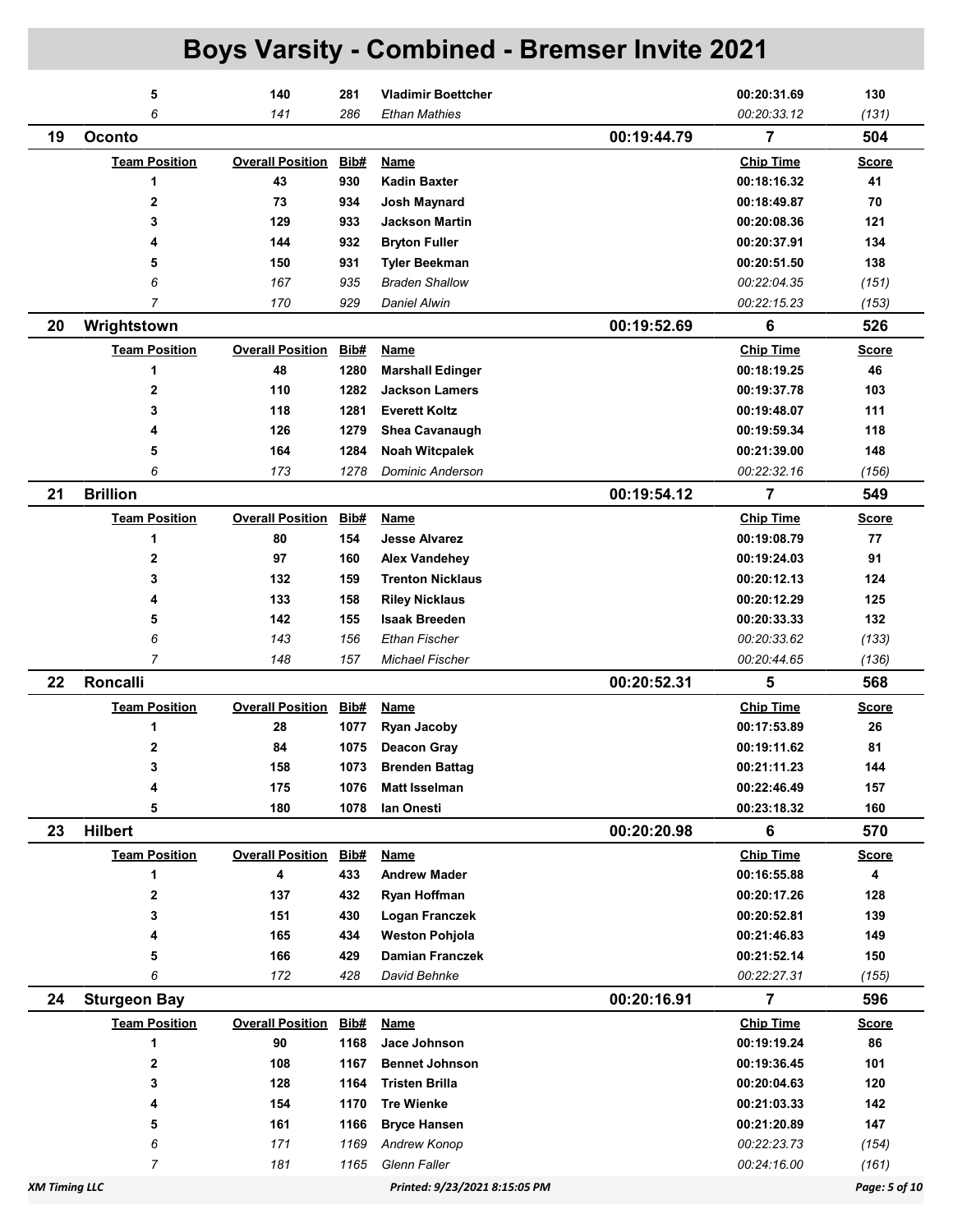| 25 | <b>NEWCHAA Homeschool</b> |                         |      | 00:21:12.51               | 6 | 618              |              |
|----|---------------------------|-------------------------|------|---------------------------|---|------------------|--------------|
|    | <b>Team Position</b>      | <b>Overall Position</b> | Bib# | Name                      |   | <b>Chip Time</b> | <b>Score</b> |
|    |                           | 39                      | 818  | <b>Isaiah Martens</b>     |   | 00:18:12.22      | 37           |
|    | $\mathbf{2}$              | 145                     | 821  | <b>Ethan Newton</b>       |   | 00:20:39.87      | 135          |
|    | 3                         | 153                     | 817  | <b>Calvin Kirsteatter</b> |   | 00:20:53.93      | 141          |
|    | 4                         | 155                     | 822  | Josh Nicholas             |   | 00:21:03.77      | 143          |
|    | 5                         | 183                     | 819  | <b>Caleb Matthys</b>      |   | 00:25:12.74      | 162          |
|    | 6                         | 185                     | 816  | Malachi Kezo              |   | 00:25:43.76      | (163)        |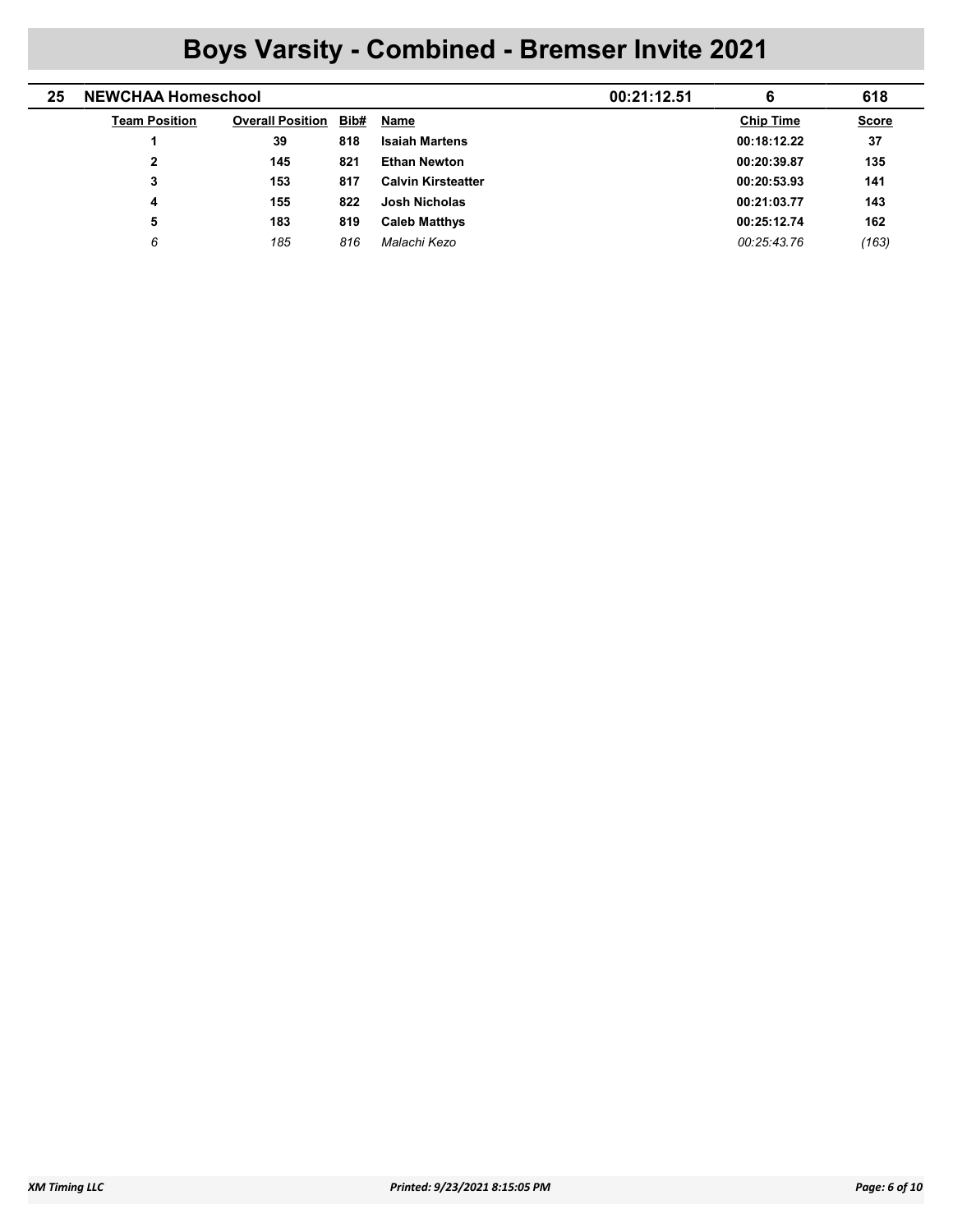#### Individual Overall Results

| <b>Overall</b> |    |      | Score Bib# Name           | <b>Class</b> | <b>Chip Time</b> | <u>Team</u>                |
|----------------|----|------|---------------------------|--------------|------------------|----------------------------|
| 1              | 1  | 1232 | Noah Jahnke               | <b>JR</b>    | 00:16:09.86      | <b>West De Pere</b>        |
| 2              | 2  | 512  | <b>Riley Huss</b>         | JR           | 00:16:22.41      | <b>Little Chute</b>        |
| 3              | 3  | 452  | <b>Cameron Cullen</b>     | <b>SR</b>    | 00:16:51.96      | Kewaunee                   |
| 4              | 4  | 433  | <b>Andrew Mader</b>       | <b>JR</b>    | 00:16:55.88      | <b>Hilbert</b>             |
| 5              | 5  | 379  | Drew Homan                | SR           | 00:16:55.90      | <b>Fox Valley Lutheran</b> |
| 6              | 6  | 513  | <b>Caleb Mostek</b>       | <b>SR</b>    | 00:16:57.68      | <b>Little Chute</b>        |
| 7              | 7  | 993  | <b>Owen Klaus</b>         | JR           | 00:16:59.21      | Ozaukee                    |
| 8              | 8  | 471  | <b>Pierce Arenz</b>       | SO           | 00:17:02.09      | Kiel                       |
| 9              | 9  | 511  | <b>Mason Genke</b>        | <b>SR</b>    | 00:17:05.18      | <b>Little Chute</b>        |
| 10             | 10 | 1117 | <b>Jason Skinkis</b>      | <b>JR</b>    | 00:17:05.51      | Seymour                    |
| 11             | 0  | 1042 | Owen Behnke               | SR           | 00:17:08.89      | Reedsville                 |
| 12             | 11 | 957  | Joe Adams                 | <b>SR</b>    | 00:17:09.16      | Oconto Falls               |
| 13             | 12 | 994  | <b>Calvin McKee</b>       | SR           | 00:17:16.05      | Ozaukee                    |
| 14             | 13 | 1189 | Eli Gallagher             | <b>FR</b>    | 00:17:19.35      | <b>Two Rivers</b>          |
| 15             | 0  | 1018 | <b>Blake Biever</b>       | SR           | 00:17:20.08      | Random Lake                |
| 16             | 14 | 559  | <b>Gabe Havel</b>         | <b>JR</b>    | 00:17:22.01      | Luxemburg-Casco            |
| 17             | 15 | 477  | <b>Ethan Vander Meer</b>  | SO           | 00:17:29.35      | Kiel                       |
| 18             | 16 | 192  | <b>Mason Hoopman</b>      | <b>JR</b>    | 00:17:29.74      | <b>Cedar Grove-Belgium</b> |
| 19             | 17 | 105  | <b>Landen Heim</b>        | <b>JR</b>    | 00:17:31.47      | <b>Bay Port</b>            |
| 20             | 18 | 1190 | <b>Carson Kadow</b>       | <b>FR</b>    | 00:17:38.27      | <b>Two Rivers</b>          |
| 21             | 19 | 509  | <b>Will Bakken</b>        | JR           | 00:17:39.59      | <b>Little Chute</b>        |
| 22             | 20 | 996  | <b>Aaron Nehls</b>        | SO           | 00:17:39.91      | Ozaukee                    |
| 23             | 21 | 1188 | <b>Zach Fries</b>         | <b>SR</b>    | 00:17:41.15      | <b>Two Rivers</b>          |
| 24             | 22 | 1192 | <b>Brice Radandt</b>      | FR           | 00:17:42.19      | <b>Two Rivers</b>          |
| 25             | 23 | 1236 | <b>Matthew Schmoll</b>    | JR           | 00:17:43.79      | <b>West De Pere</b>        |
| 26             | 24 | 1134 | <b>Zach Glewen</b>        | JR           | 00:17:50.46      | Sheboygan Area Lutheran    |
| 27             | 25 | 110  | <b>Dylan Shulstad</b>     | SR           | 00:17:50.86      | <b>Bay Port</b>            |
| 28             | 26 | 1077 | Ryan Jacoby               | SR           | 00:17:53.89      | Roncalli                   |
| 29             | 27 | 267  | <b>Karson Casper</b>      | <b>SR</b>    | 00:17:55.60      | Coleman                    |
| 30             | 28 | 1191 | <b>Caleb Kurth</b>        | <b>JR</b>    | 00:17:57.62      | Two Rivers                 |
| 31             | 29 | 108  | <b>Grant Rocheleau</b>    | <b>SR</b>    | 00:17:59.30      | <b>Bay Port</b>            |
| 32             | 30 | 196  | <b>Alex Nett</b>          | <b>SR</b>    | 00:18:02.18      | <b>Cedar Grove-Belgium</b> |
| 33             | 31 | 193  | <b>Will Huenink</b>       | FR           | 00:18:03.91      | <b>Cedar Grove-Belgium</b> |
| 34             | 32 | 956  | <b>Ben Adams</b>          | <b>FR</b>    | 00:18:05.82      | <b>Oconto Falls</b>        |
| 35             | 33 | 703  | Jacob Kanzenbach          | <b>FR</b>    | 00:18:08.31      | <b>Manitowoc Lutheran</b>  |
| 36             | 34 | 828  | <b>Lachlan Chambers</b>   | SO           | 00:18:08.65      | Notre Dame                 |
| 37             | 35 | 995  | <b>Tyler Mueller</b>      | SR           | 00:18:10.15      | Ozaukee                    |
| 38             | 36 | 453  | <b>Christopher Cullen</b> | <b>SO</b>    | 00:18:11.32      | Kewaunee                   |
| 39             | 37 | 818  | <b>Isaiah Martens</b>     | SO           | 00:18:12.22      | <b>NEWCHAA Homeschool</b>  |
| 40             | 38 | 829  | <b>Ethan Crane</b>        | <b>JR</b>    | 00:18:13.50      | Notre Dame                 |
| 41             | 39 | 271  | <b>Alex Rennie</b>        | SR           | 00:18:13.83      | Coleman                    |
| 42             | 40 | 1118 | <b>Gunar Weyer</b>        | SR           | 00:18:14.77      | Seymour                    |
| 43             | 41 | 930  | <b>Kadin Baxter</b>       | JR           | 00:18:16.32      | Oconto                     |
| 44             | 42 | 702  | <b>Shawn Egerer</b>       | SR           | 00:18:16.67      | <b>Manitowoc Lutheran</b>  |
| 45             | 43 | 1237 | Zach Suda                 | SR           | 00:18:18.23      | <b>West De Pere</b>        |
| 46             | 44 | 195  | <b>Michael Kuerschner</b> | SO           | 00:18:18.74      | <b>Cedar Grove-Belgium</b> |
| 47             | 45 | 831  | <b>Jack Frelich</b>       | <b>FR</b>    | 00:18:19.22      | <b>Notre Dame</b>          |
| 48             | 46 | 1280 | <b>Marshall Edinger</b>   | <b>JR</b>    | 00:18:19.25      | Wrightstown                |
| 49             | 47 | 514  | <b>Travis Reader</b>      | SO           | 00:18:19.72      | <b>Little Chute</b>        |
| 50             | 48 | 1135 | <b>Logan Grasse</b>       | SO           | 00:18:22.40      | Sheboygan Area Lutheran    |
| 51             | 49 | 106  | <b>Steven North</b>       | SR           | 00:18:23.22      | <b>Bay Port</b>            |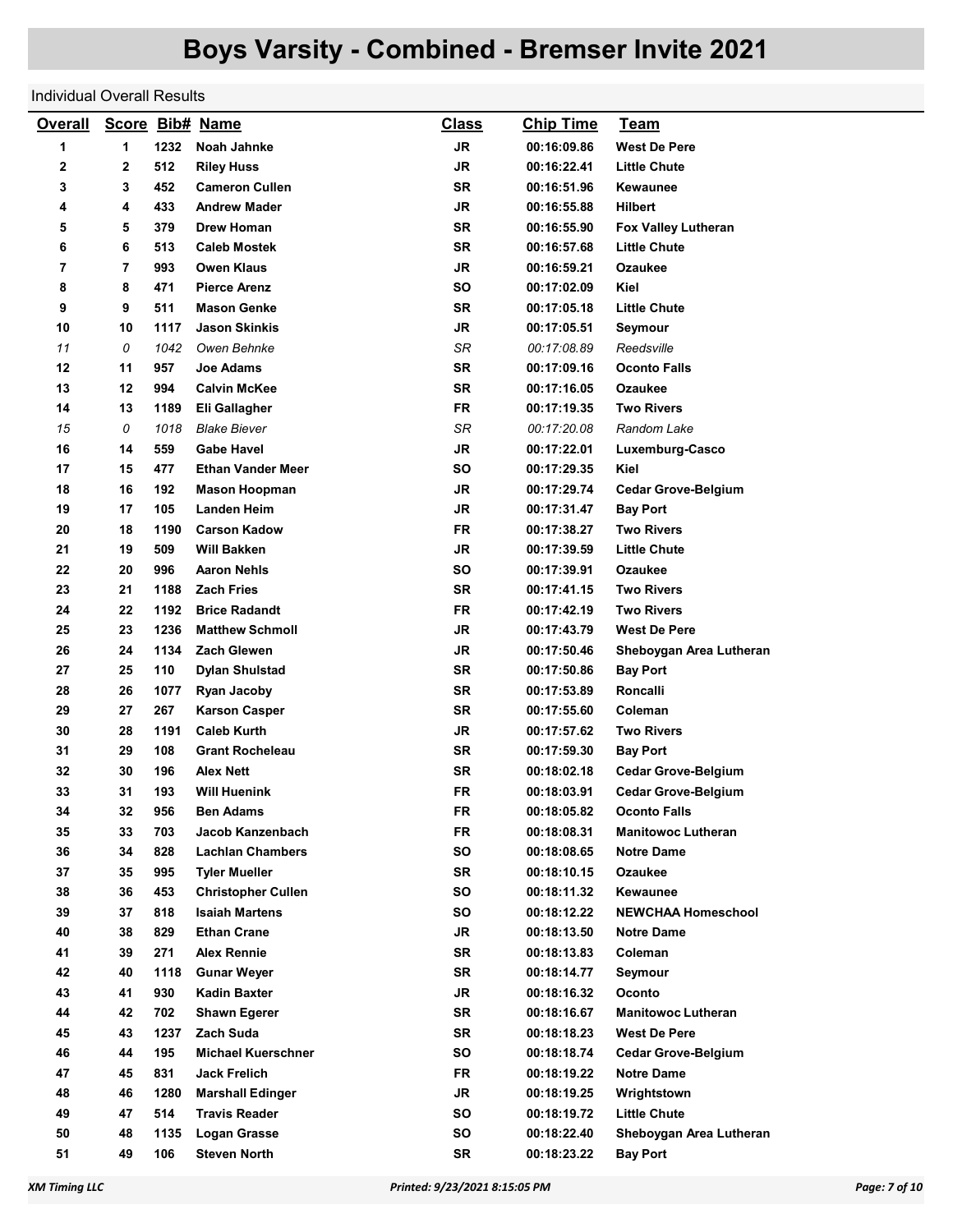| 52  | 50   | 561  | <b>Hudson Thiry</b>      | FR        | 00:18:23.29 | Luxemburg-Casco            |
|-----|------|------|--------------------------|-----------|-------------|----------------------------|
| 53  | (51) | 510  | <b>Dominic Fletcher</b>  | <b>FR</b> | 00:18:26.32 | Little Chute               |
| 54  | 52   | 557  | <b>Lance Cherovsky</b>   | <b>SO</b> | 00:18:28.24 | Luxemburg-Casco            |
| 55  | 53   | 1138 | <b>David Vanic</b>       | SO        | 00:18:28.36 | Sheboygan Area Lutheran    |
| 56  | 54   | 474  | Owen Korb                | <b>SO</b> | 00:18:30.25 | Kiel                       |
| 57  | 55   | 451  | Jordan Brann             | <b>SO</b> | 00:18:34.16 | Kewaunee                   |
| 58  | 56   | 107  | <b>Nicholas Pufall</b>   | <b>FR</b> | 00:18:34.71 | <b>Bay Port</b>            |
| 59  | 57   | 219  | <b>Brady Woelfel</b>     | JR        | 00:18:34.83 | Chilton                    |
| 60  | 58   | 457  | <b>Jacob Schleis</b>     | <b>SR</b> | 00:18:35.60 | <b>Kewaunee</b>            |
| 61  | 59   | 560  | <b>Michael Otradovec</b> | SR        | 00:18:35.65 |                            |
| 62  |      |      |                          | <b>FR</b> |             | Luxemburg-Casco            |
|     | 60   | 833  | <b>Owen Prosser</b>      |           | 00:18:36.08 | <b>Notre Dame</b>          |
| 63  | 0    | 364  | <b>Brett Soquet</b>      | JR        | 00:18:37.71 | Denmark                    |
| 64  | 61   | 1251 | <b>Vaughn Gerrits</b>    | JR        | 00:18:39.04 | <b>West De Pere</b>        |
| 65  | 62   | 473  | Alex Karls               | <b>SR</b> | 00:18:39.18 | Kiel                       |
| 66  | 63   | 1114 | <b>Reid Clement</b>      | <b>JR</b> | 00:18:41.19 | Seymour                    |
| 67  | 64   | 1233 | <b>Lucius Janquart</b>   | <b>SO</b> | 00:18:44.28 | <b>West De Pere</b>        |
| 68  | 65   | 1136 | <b>Grant Portenier</b>   | SR        | 00:18:46.43 | Sheboygan Area Lutheran    |
| 69  | (66) | 1246 | Evan Bowe                | SR        | 00:18:47.14 | West De Pere               |
| 70  | 67   | 378  | <b>Lincoln Boehm</b>     | <b>FR</b> | 00:18:47.43 | <b>Fox Valley Lutheran</b> |
| 71  | 68   | 701  | <b>Seth Ciha</b>         | JR        | 00:18:49.25 | <b>Manitowoc Lutheran</b>  |
| 72  | 69   | 283  | <b>Garrett Foth</b>      | SR        | 00:18:49.28 | De Pere                    |
| 73  | 70   | 934  | Josh Maynard             | <b>SR</b> | 00:18:49.87 | Oconto                     |
| 74  | (71) | 1234 | Alek Kralovec            | SR        | 00:18:50.78 | West De Pere               |
| 75  | 72   | 705  | Jonah Melso              | <b>JR</b> | 00:18:52.45 | <b>Manitowoc Lutheran</b>  |
| 76  | 73   | 1119 | <b>Jacob Woldt</b>       | <b>SR</b> | 00:18:54.25 | Seymour                    |
| 77  | 74   | 270  | John Nowak               | JR        | 00:18:54.56 | Coleman                    |
| 78  | 75   | 1139 | <b>Drew Vaszily</b>      | JR        | 00:18:55.16 | Sheboygan Area Lutheran    |
| 79  | 76   | 214  | <b>Robert Kapral</b>     | SR        | 00:19:05.23 | <b>Chilton</b>             |
| 80  | 77   | 154  | <b>Jesse Alvarez</b>     | JR        | 00:19:08.79 | <b>Brillion</b>            |
| 81  | 78   | 215  | Lincoln Kuehn            | FR        | 00:19:09.60 | <b>Chilton</b>             |
| 82  | 79   | 269  | <b>Isaiah Nowak</b>      | <b>FR</b> | 00:19:10.36 | Coleman                    |
| 83  | 80   | 282  | <b>Bryce Bougie</b>      | FR.       | 00:19:11.35 | De Pere                    |
| 84  | 81   | 1075 | <b>Deacon Gray</b>       | JR        | 00:19:11.62 | Roncalli                   |
| 85  | (82) | 1140 | Logan Zak                | SR        | 00:19:12.24 | Sheboygan Area Lutheran    |
| 86  | (83) | 109  | Dax Ruplinger            | JR        | 00:19:12.71 | Bay Port                   |
| 87  | (84) | 515  | <b>Trevor Wydeven</b>    | JR        | 00:19:12.99 | Little Chute               |
| 88  | 0    | 755  | Kaden Kowalski           | JR        | 00:19:18.61 | <b>Mishicot</b>            |
| 89  | 85   | 1116 | <b>Taren Schadrie</b>    | <b>FR</b> | 00:19:19.05 | Seymour                    |
| 90  | 86   | 1168 | Jace Johnson             | <b>SR</b> | 00:19:19.24 | <b>Sturgeon Bay</b>        |
| 91  | (87) | 1193 | <b>Bergen Schmid</b>     | FR        | 00:19:20.84 | <b>Two Rivers</b>          |
| 92  | 88   | 834  | <b>Simon Wied</b>        | JR        | 00:19:21.35 | <b>Notre Dame</b>          |
| 93  | 89   | 961  | <b>Grant Yuma</b>        | SR        | 00:19:22.40 | <b>Oconto Falls</b>        |
| 94  | 90   | 475  | Luke Milski              | <b>SO</b> | 00:19:22.42 | Kiel                       |
| 95  | 0    | 418  | Logan Mittermann         | SO        | 00:19:22.81 | Gibraltar                  |
| 96  | 0    | 419  | Nico Salm                | SR        | 00:19:23.40 | Gibraltar                  |
| 97  | 91   | 160  | <b>Alex Vandehey</b>     | <b>FR</b> | 00:19:24.03 | <b>Brillion</b>            |
| 98  | 92   | 992  | <b>Riley Borchardt</b>   | <b>JR</b> | 00:19:25.29 | Ozaukee                    |
| 99  | 93   | 287  | <b>Lincoln Pahl</b>      | <b>FR</b> | 00:19:25.74 | De Pere                    |
| 100 | 94   | 563  | <b>Weiss Waege</b>       | <b>SR</b> | 00:19:26.93 | Luxemburg-Casco            |
| 101 | 95   | 190  | lan Andersen             | JR        | 00:19:27.89 | <b>Cedar Grove-Belgium</b> |
| 102 | 96   | 213  | <b>Will Fuerbringer</b>  | JR        | 00:19:29.62 | Chilton                    |
| 103 | 97   | 272  | <b>Tyler Rennie</b>      | <b>FR</b> | 00:19:31.18 | Coleman                    |
| 104 | (98) | 191  | Logan Depies             | SR        | 00:19:31.20 | Cedar Grove-Belgium        |
|     | 99   | 217  | <b>Logan Platner</b>     | FR        | 00:19:31.65 | Chilton                    |
| 105 |      |      |                          |           |             |                            |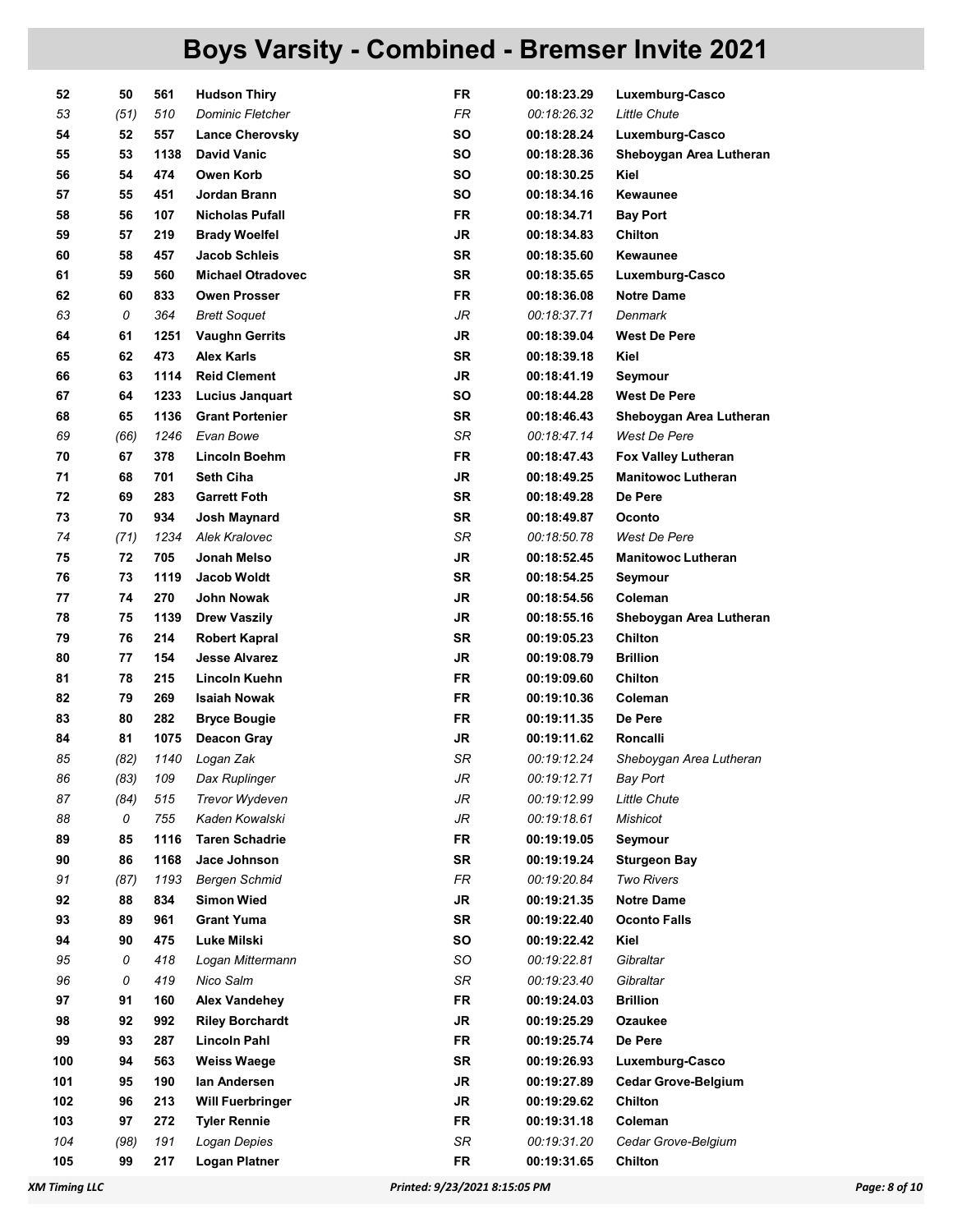| 106 | 0     | 1017 | Jack Averill              | JR        | 00:19:34.98 | Random Lake                |
|-----|-------|------|---------------------------|-----------|-------------|----------------------------|
| 107 | (100) | 127  | <b>Zach Gonnering</b>     | SR        | 00:19:35.57 | <b>Bay Port</b>            |
| 108 | 101   | 1167 | <b>Bennet Johnson</b>     | <b>SR</b> | 00:19:36.45 | <b>Sturgeon Bay</b>        |
| 109 | 102   | 959  | <b>Brant Laluzerne</b>    | <b>FR</b> | 00:19:37.51 | <b>Oconto Falls</b>        |
| 110 | 103   | 1282 | <b>Jackson Lamers</b>     | <b>SO</b> | 00:19:37.78 | Wrightstown                |
| 111 | (104) | 216  | <b>Kaleb Plate</b>        | <b>FR</b> | 00:19:39.74 | Chilton                    |
| 112 | 105   | 284  | lan Foss                  | <b>FR</b> | 00:19:40.34 | De Pere                    |
| 113 | 106   | 454  | James Joski               | <b>SO</b> | 00:19:43.02 | Kewaunee                   |
| 114 | (107) | 583  | Eric Van Ess              | SO        | 00:19:43.34 | Luxemburg-Casco            |
| 115 | 108   | 380  | <b>Gabe Kramer</b>        | <b>SR</b> | 00:19:45.51 | <b>Fox Valley Lutheran</b> |
| 116 | 109   | 960  | <b>Emerson Rice</b>       | <b>FR</b> | 00:19:46.87 | <b>Oconto Falls</b>        |
| 117 | (110) | 574  | Reagan Doell              | <b>FR</b> | 00:19:47.51 | Luxemburg-Casco            |
| 118 | 111   | 1281 | <b>Everett Koltz</b>      | <b>SO</b> | 00:19:48.07 | Wrightstown                |
| 119 | (112) | 455  | Jordan Lamack             | JR        | 00:19:49.20 | Kewaunee                   |
| 120 | (113) | 1115 | <b>Conner Patz</b>        | SO        | 00:19:49.74 | Seymour                    |
| 121 | (114) | 997  | <b>Brice Schueller</b>    | <b>FR</b> | 00:19:50.47 | Ozaukee                    |
| 122 | (115) | 830  | Evan Ertman               | <b>FR</b> | 00:19:52.97 | Notre Dame                 |
| 123 | 0     | 787  | Connor Meyer              | JR        | 00:19:53.99 | New Holstein               |
| 124 | (116) | 1194 | Ekin Yang                 | <b>FR</b> | 00:19:56.05 | <b>Two Rivers</b>          |
| 125 | (117) | 832  | Tyler Neveau              | SR        | 00:19:57.87 | Notre Dame                 |
| 126 | 118   | 1279 | Shea Cavanaugh            | <b>JR</b> | 00:19:59.34 | Wrightstown                |
| 127 | 119   | 377  | <b>Jacob Bickel</b>       | <b>FR</b> | 00:20:02.92 | <b>Fox Valley Lutheran</b> |
| 128 | 120   | 1164 | <b>Tristen Brilla</b>     | <b>SO</b> | 00:20:04.63 | <b>Sturgeon Bay</b>        |
| 129 | 121   | 933  | <b>Jackson Martin</b>     | <b>SO</b> | 00:20:08.36 | Oconto                     |
| 130 | (122) | 472  | <b>Hayden Cafferty</b>    | SO        | 00:20:09.94 | Kiel                       |
| 131 | (123) | 194  | Reid Ketterhagen          | <b>FR</b> | 00:20:11.37 | Cedar Grove-Belgium        |
| 132 | 124   | 159  | <b>Trenton Nicklaus</b>   | <b>JR</b> | 00:20:12.13 | <b>Brillion</b>            |
| 133 | 125   | 158  | <b>Riley Nicklaus</b>     | SO        | 00:20:12.29 | <b>Brillion</b>            |
| 134 | (126) | 476  | Kaden Reiss               | SO        | 00:20:15.55 | Kiel                       |
| 135 | 0     | 363  | Donovan Brady             | SO        | 00:20:15.72 | Denmark                    |
| 136 | (127) | 998  | Otto Utecht               | <b>FR</b> | 00:20:16.52 | Ozaukee                    |
| 137 | 128   | 432  | Ryan Hoffman              | <b>JR</b> | 00:20:17.26 | <b>Hilbert</b>             |
| 138 | 0     | 970  | Raymond Ackley            | SR        | 00:20:21.16 | Oneida Nation              |
| 139 | (129) | 266  | Pete Bruette              | FR        | 00:20:31.44 | Coleman                    |
| 140 | 130   | 281  | <b>Vladimir Boettcher</b> | SO        | 00:20:31.69 | De Pere                    |
| 141 | (131) | 286  | Ethan Mathies             | SO        | 00:20:33.12 | De Pere                    |
| 142 | 132   | 155  | <b>Isaak Breeden</b>      | <b>JR</b> | 00:20:33.33 | <b>Brillion</b>            |
| 143 | (133) | 156  | Ethan Fischer             | FR        | 00:20:33.62 | <b>Brillion</b>            |
| 144 | 134   | 932  | <b>Bryton Fuller</b>      | <b>JR</b> | 00:20:37.91 | Oconto                     |
| 145 | 135   | 821  | <b>Ethan Newton</b>       | SO        | 00:20:39.87 | <b>NEWCHAA Homeschool</b>  |
| 146 | 0     | 1019 | Carter Straub             | SR        | 00:20:40.42 | Random Lake                |
| 147 | 0     | 1045 | Nathan Schneider          | FR        | 00:20:40.48 | Reedsville                 |
| 148 | (136) | 157  | <b>Michael Fischer</b>    | JR        | 00:20:44.65 | <b>Brillion</b>            |
| 149 | (137) | 456  | Cole Pawlitsky            | SR        | 00:20:47.60 | Kewaunee                   |
| 150 | 138   | 931  | <b>Tyler Beekman</b>      | <b>FR</b> | 00:20:51.50 | Oconto                     |
| 151 | 139   | 430  | Logan Franczek            | <b>FR</b> | 00:20:52.81 | <b>Hilbert</b>             |
| 152 | (140) | 1160 | Johnny Wallner            | SO        | 00:20:52.87 | Sheboygan Area Lutheran    |
| 153 | 141   | 817  | <b>Calvin Kirsteatter</b> | SO        | 00:20:53.93 | <b>NEWCHAA Homeschool</b>  |
| 154 | 142   | 1170 | <b>Tre Wienke</b>         | <b>FR</b> | 00:21:03.33 | <b>Sturgeon Bay</b>        |
| 155 | 143   | 822  | Josh Nicholas             | SO        | 00:21:03.77 | <b>NEWCHAA Homeschool</b>  |
| 156 | 0     | 417  | Emiliano Marvin           | SR        | 00:21:04.03 | Gibraltar                  |
| 157 | 0     | 1044 | Logan Loppnow             | FR        | 00:21:06.69 | Reedsville                 |
| 158 | 144   | 1073 | <b>Brenden Battag</b>     | <b>SR</b> | 00:21:11.23 | Roncalli                   |
| 159 | (145) | 218  | Kile Sullivan             | JR        | 00:21:11.58 | Chilton                    |